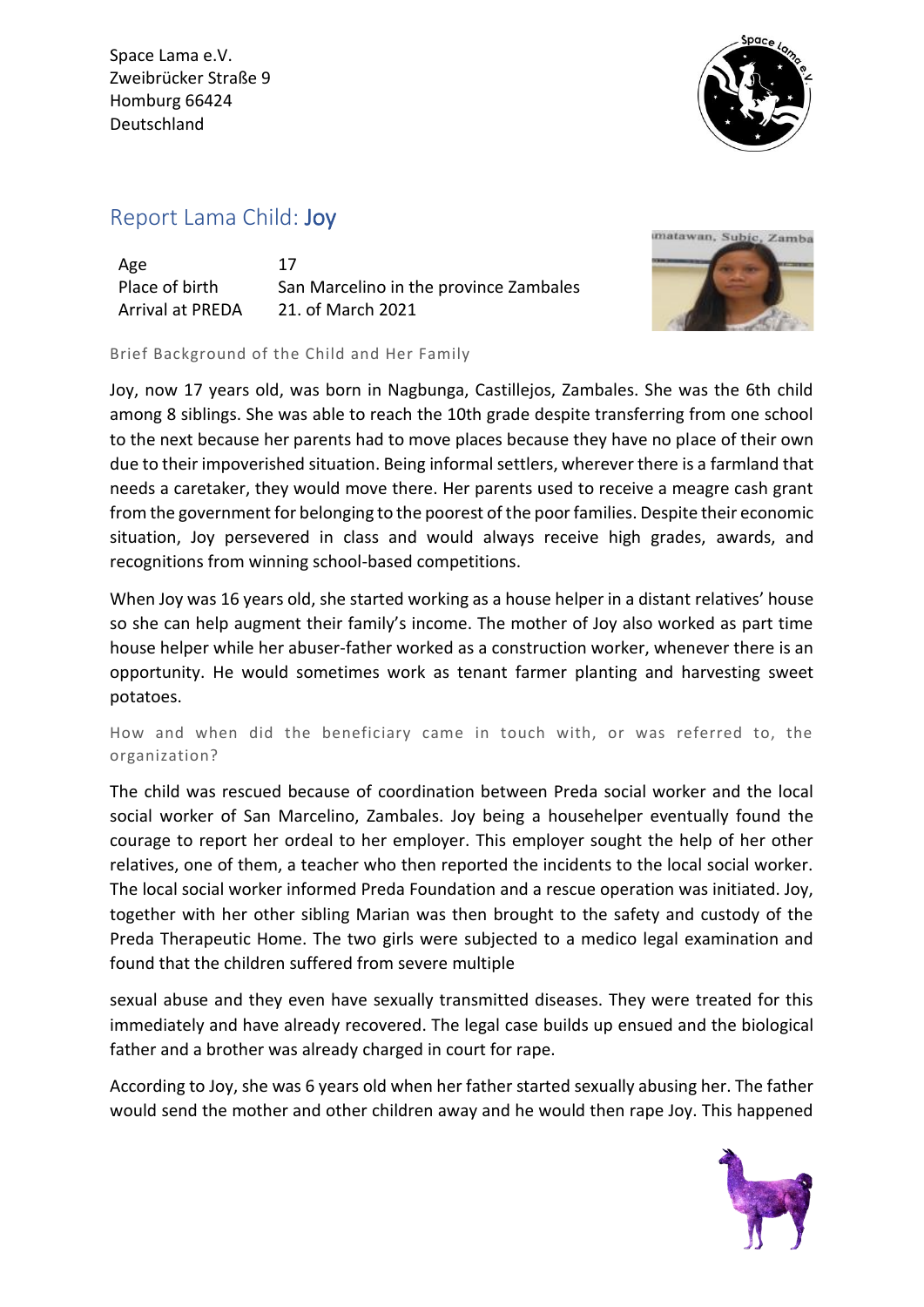

many times that Joy cannot even recall how many times it happened exactly. In all incidents, the father threatened Joy that she will be killed if she will report about it to anyone. The father would then go on bragging about raping his daughter to his peers during their drinking sessions and this emboldened two of his peers to rape Joy also. One night, after a drinking session, one of the drinking buddies of his father went to the room of Joy and raped her. In another drinking spree, another friend of his father forced himself on Joy then told her to shut up or be killed.

The difficult ordeal of Joy did not end there because one of her brothers also took sexual advantage and raped her. Having been exposed to pornographic materials at home and probably aware that his father is doing it to Joy yet getting away with it, the brother also had the courage do the same. The brother told Joy that even if she reports about it, nobody will believe her anyways. So, Joy kept it to herself. Until she cannot hold back the trauma anymore. While working as househelper, her employer saw the sudden change in Joy's behavior when the employer talked to Joy about the important role that fathers play in a family. This mood change prompted the employer to ask Joy for more information about her own experience with her father. And finally, Joy started opening about her ordeal. Luckily, the female employer of Joy alerted her other relatives, and one of them, a teacher reported to the local social worker. This act of goodwill led to the rescue of Joy and her sister who is also a victim of rape and repeated sexual abuse. They are now safe and receiving healing at the Preda Home for Girls Assistance Provided

What type of assistance is provided to the beneficiary under the project (please include duration, frequency and exact activities undertaken)?

The child is currently receiving homelife services (maintaining homelike atmosphere and provision of material aid such as food, clothing, hygiene supplies), education (formal modular education and tutorial) medical and dental services, psychosocial services (life skills intervention, values and character building sessions, counseling and personality development sessions), psychological interventions(psychological assessment, emotional release therapy, psychological counseling's), productivity (dance, karate, baking and cooking, special trainings) and the services were given on a daily basis (homelife, education), bi-weekly basis per week (psycho-social, psychological, productivity) and as needed (medical/dental and legal services whenever there are court proceedings and the child's presence is needed). Joy is also enrolled in a formal school where she can receive modular education (due to COVID, this is the present educational arrangement).

What results or changes have been achieved for the beneficiary thus far under this project?

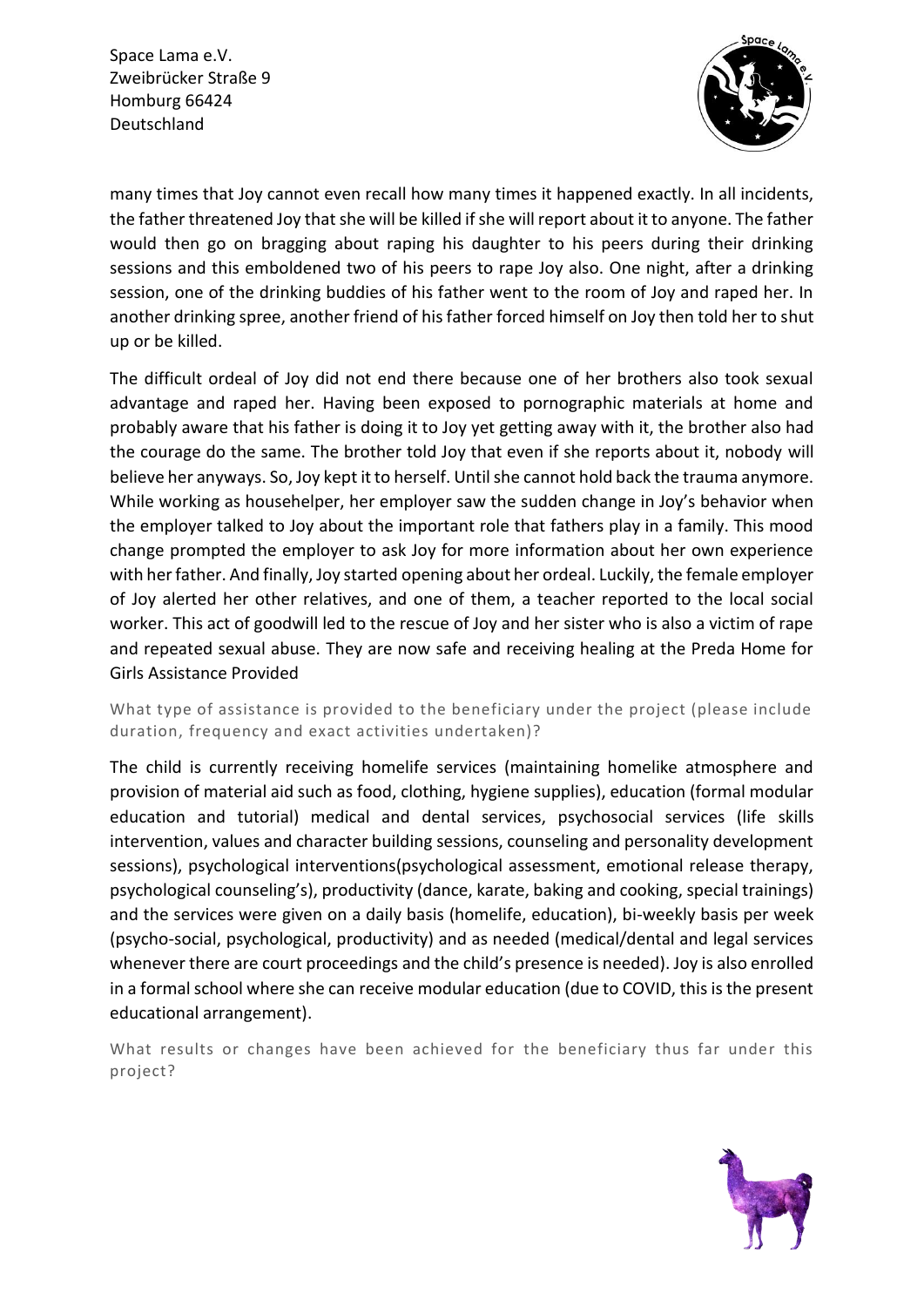

Aside from providing her protective custody, Joy has improved a lot as regards her physical appearance (grooming and personal care) and well as her nutrition as she is now fed at least 5 times a day. Though she still requires dental services as her front teeth were mostly decayed because of years of neglect. She was also expressive of her feelings, and she disclosed all her pains of becoming a victim during her emotional release therapy sessions. This enabled her to be confident and empowered to go after her abusers in court.

It was also evidenced that Joy has gained a lot of confidence from being a very shy and aloof child during her first few weeks at the Preda Home, to a very confident and participative child, all thanks to the therapeutic interventions she has been receiving. She has become a very resilient child with positive dispositions in life. She values education very much and really looks forward to finishing a college course. She would like to become a medical doctor one day. She also displays a lot of leadership qualities in the Center. She has been assisting the staff a lot especially in welcoming the new girls who come in and making them feel comfortable and integrated. Joy is also a good public speaker and is now being trained as a child advocate of Preda.

What is the assistance still needed by the beneficiary, which will be addressed by this project?

Aside from continuously providing the existing service of the Preda Therapeutic Home for Girls to the child, Joy still requires legal assistance as she is determined to seek justice against all her abusers. Currently a legal case was already filed against her father and one brother. Joy and the Preda team now awaits the resolutions of the fiscal who will then file it in court. The other legal case for her other abuser is currently underway. Aside from this, the social worker of Joy, as part of case management, is currently exploring alternative family arrangement where she can continue her life after she received all the center-based services of Preda. She will then be assisted with aftercare assistance through monitoring, follow through case management and scholarship assistance. All this will happen after her legal case is finished and her safety is secured.

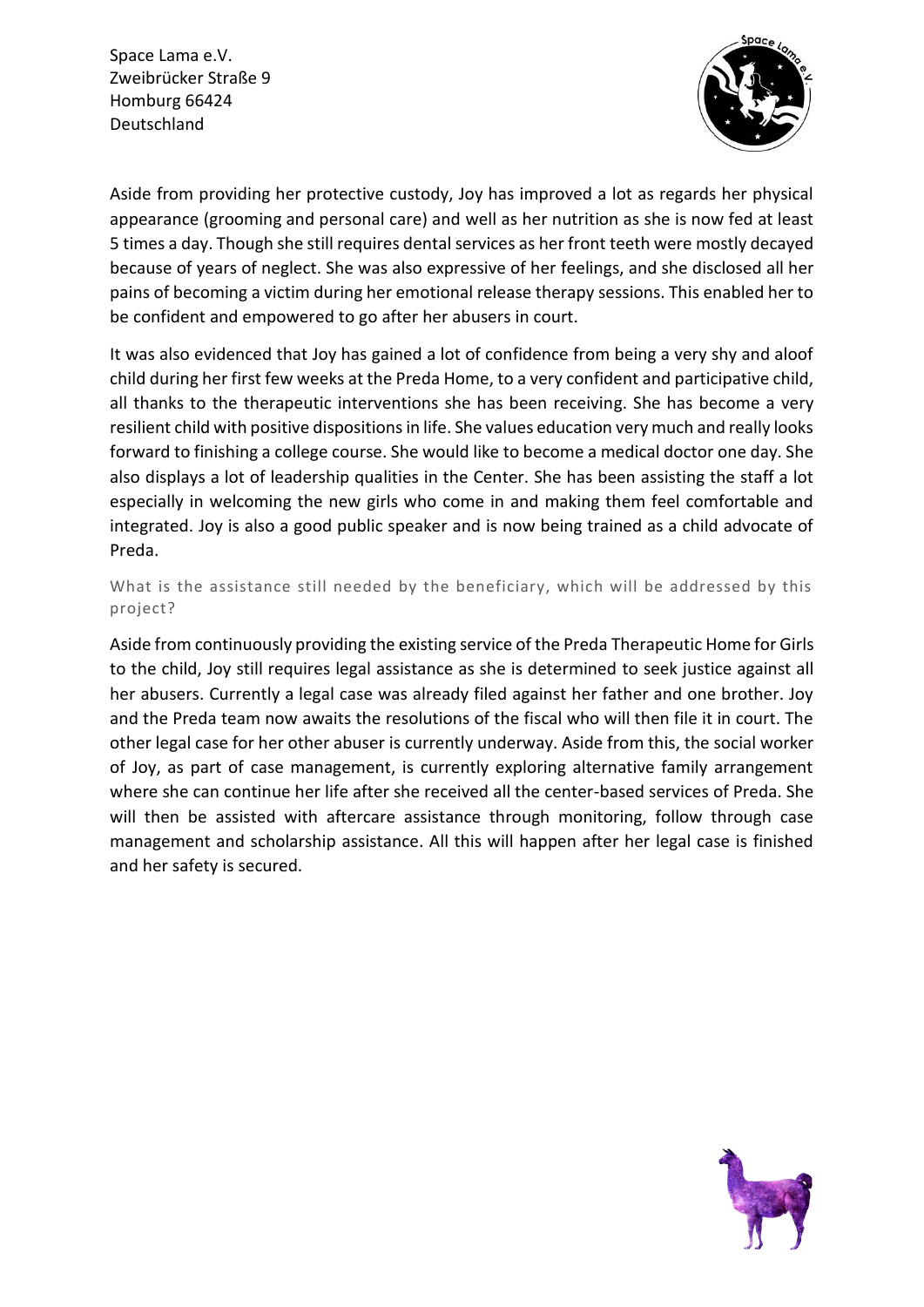

## Bericht zu Lama Child: Marian

Alter 15

Geburtsort San Marcelino in the province Zambales Ankuft bei PREDA 21. of March 2021



## Brief Background of the Child and Her Family

Marian, the younger sister of Joy, now 15 years old, was born in Nagbunga, Castillejos, Zambales. When she was still a baby, she was given away by her mother to a maternal aunt who is barren. However, when the child was already 7 years old, her aunt separated from her husband and she can no longer support the needs of Marian. Thus, after 2 years, Marian had to be given back to the custody of her biological parents. This is where her ordeal started.

The parents of Marian had to move from one place to another because they have no place of their own due to their impoverished situation. Being informal settlers, wherever there is a farmland that needs a caretaker, they would move there. Her parents used to receive a meagre cash grant from the government for belonging to the poorest of the poor. Marian reached 9th Grade. Although she is not as smart as her older sister Joy, she would strive to finish every grade levels. While growing up with her own biological parents, she experienced punitive parenting. She would be beaten especially by her father most of the time for simple misdemeanours. She recalled that her father would use a belt or any hard object to hit her whenever the father is drunk. As a result, her confidence remained very low and she struggled to cope with her school requirements. But she kept going, nevertheless. She dreams of becoming a nurse some day and to help her sister Joy who would want to be a doctor in the future.

How and when did beneficiary got in touch, or was referred to, the organization?

The child was rescued because of coordination between Preda social worker and the local social worker of San Marcelino, Zambales. Marian's older sister, Joy reported her ordeal to her employer. This employer sought the help of her other relatives, one of them, a teacher who then reported the incidents to the local social worker. The local social worker informed Preda Foundation and a rescue operation was initiated.

Joy, together with her other sibling Marian were then brought to the safety and custody of the Preda Therapeutic Home. The two girls were subjected to a medico legal examination and found that the children suffered from severe multiple sexual abuse and they even have

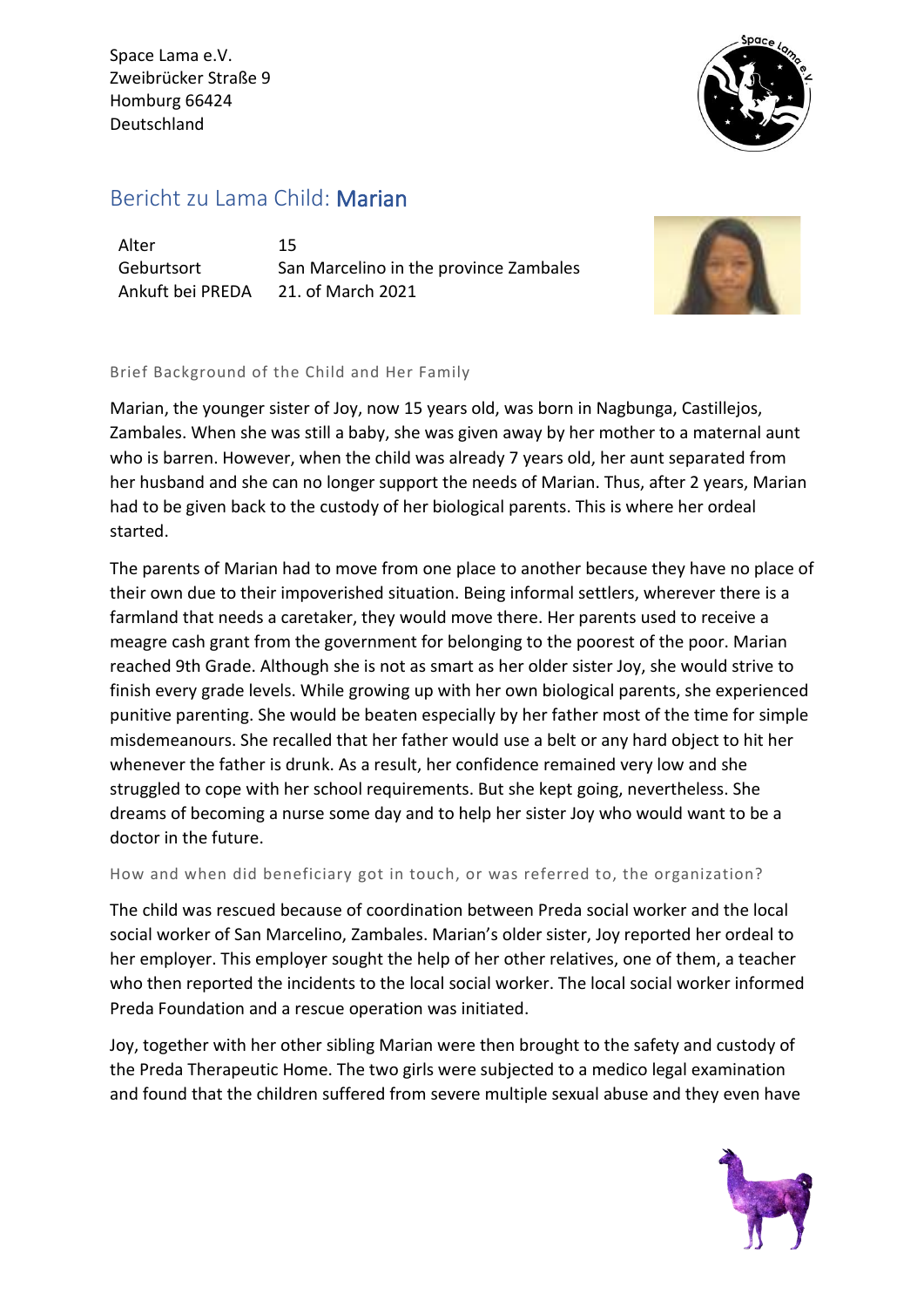

sexually transmitted diseases. They were treated for this immediately and have already recovered. As per the narration of Marian, she experienced sexual abuse when she was 8 years old until she was 15 years old. When Marian was 8 years old, her brother raped her. Maria had no courage to disclose her ordeal because she was threatened by her brother not to tell anyone. When she was 11 years old, she was sexually abused by a drinking buddy of her father. This happened after a drinking session where the child was dragged into another room and the abuser fondled her vagina.

Furthermore, when Marian was already 12 years old, her father sexually abused her too. According to Marian, her father was drunk at that time and she was already sleeping when she felt that someone was touching her vagina. When she opened her eyes, she saw her father's hands inside her underwear touching her vagina. Marian did not have the courage to call for help because her father threatened to harm her.

On another occasion, another brother of Marian sexually abused her after having a drinking session with his friends. As per Marian, she was the only girl in their house that night so her brother took this opportunity to rape her.

What type of assistance is provided to the beneficiary under the project (please include duration, frequency and exact activities undertaken)?

The child is currently receiving homelife services (maintaining homelike atmosphere and provision of material aid such as food, clothing, hygiene supplies), education (formal modular education and tutorial) medical and dental services, psychosocial services (life skills intervention, values and character building sessions, counselling and personality development sessions), psychological interventions(psychological assessment, emotional release therapy, psychological counselling's), productivity (dance, karate, baking and cooking, special trainings) and

The services were given daily (homelife, education), bi-weekly basis per week (psycho-social, psychological, productivity) and as needed (medical/dental and legal services whenever there are court proceedings and the child's presence are needed).

Marian is now enrolled in a formal school where she can continue her education through modular set up. (due to COVID, this is the present educational arrangement)

What results or changes have been achieved for the beneficiary thus far under this project?

Marian is very traumatized when she first arrived at Preda. She would not talk to anyone and would not mingle with other children. She is slowly gaining confidence but conversing with the child usually entails the staff had to lead the conversations. She is not that open to her